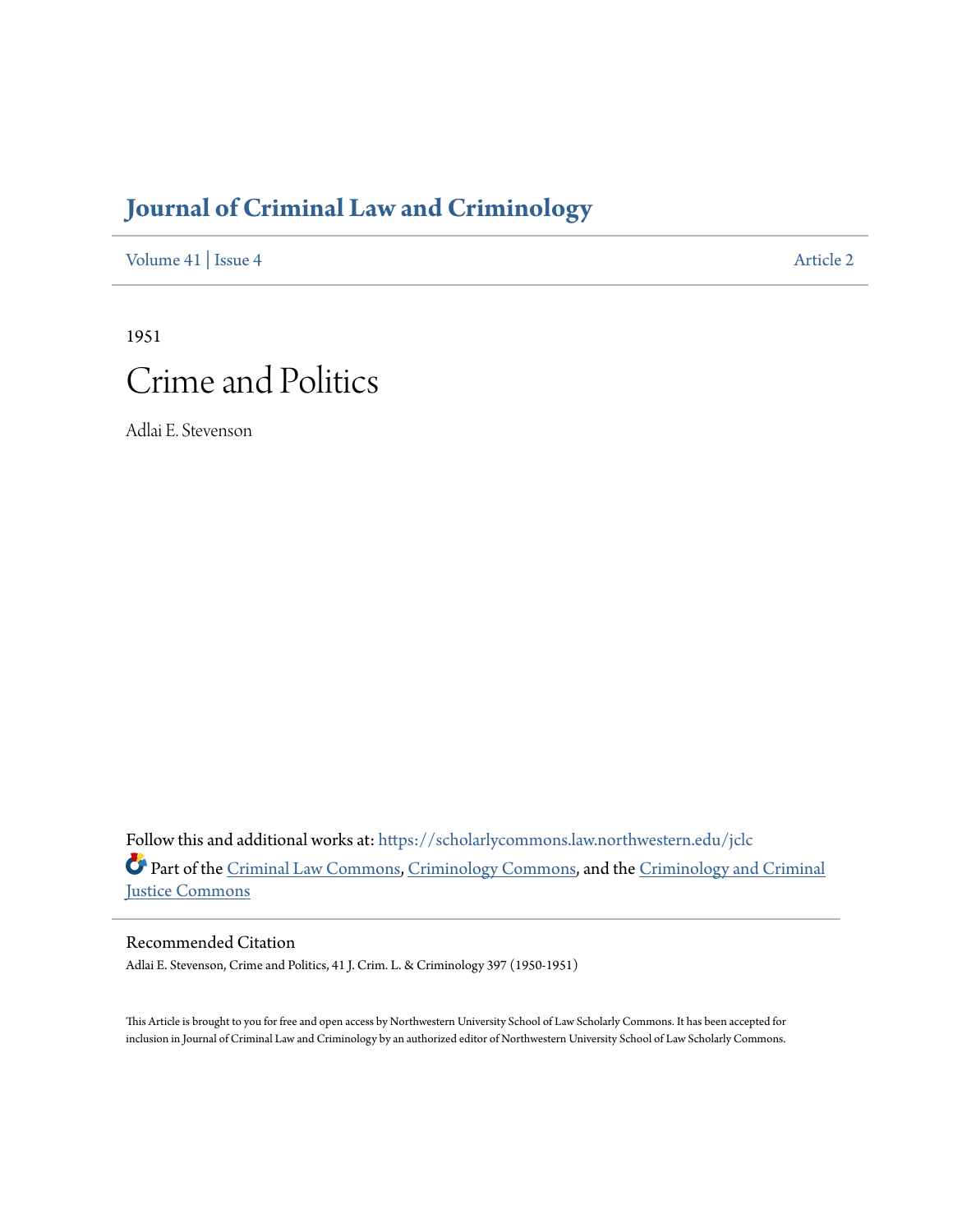### **CRIME AND POLITICS**

#### **AdIai E.** Stevenson

On September **19, 1950,** Governor Adlai **E.** Stevenson of Illinois delivered the following address before the Section on Criminal Law of the American Bar Association at the Association's annual meeting in Washington, **D. C.** It contains many thought-provoking comments **by** one of this country's outstanding public officials upon an issue of vital importance.

Governor Stevenson is a graduate of Northwestern University School of Law. In addition to his **J.D.** degree, Northwestern and several other universities have conferred upon him the honorary degree of LL.D. He received his A.B. degree from Princeton University.

Following an active practice of law in Chicago from 1927 until 1941, Governor Stevenson served as assistant to the Secretary of the Navy from 1941-44. He also served on various **U.** S. governmental missions in Europe and, in 1945, as Assistant to the Secretary of State. He was chief of the **U.** S. delegation in the organization of the United Nations in London and later served as a **U. S.** delegate in the General Assembly of the **U. N.** He became Governor of Illinois in 1948.-EDITOR.

#### COMMERCIALIZED GAMBLING **IN** ILLINOIS

A few months ago the Illinois State Police, acting upon my orders, launched a program of raiding notorious gambling establishments throughout the state. This action was widely heralded as a "crackdown" against commercialized gambling in Illinois. It was not only a crackdown; it was a breakdown as well-the breakdown of local law enforcement, the breakdown of decency in government in many parts of the state, the triumph of greed, corruption and, perhaps worst of all, cynicism.

In ordering these raids, I did not feel the joyful exhilaration of a knight in shining armor tilting with the forces of darkness. I felt more like a mourner at a wake. For something had died in Illinois-at least temporarily. And what has happened in Illinois is by no means unique. The formation of the Senate Crime Investigating Committee, under Senator Kefauver's able and effective leadership, as well as the fact that you have chosen this subject for your annual meeting, indicates that organized commercialized crime is in reality a menace throughout the country.

In Illinois, as in most states, the enforcement of the general criminal laws traditionally has been a local matter, with responsibility resting squarely upon local officials-the county sheriff and state's attorney, and the mayors and city police. That is as it should be. Government should be as small in scope and as local in character as possible. And, if all local officials in Illinois had done their sworn duty, as many of them have, there would have been no occasion to use the State Police. But almost from the moment I took office I was besieged **by** urgent requests from outraged citizens who complained that open gambling and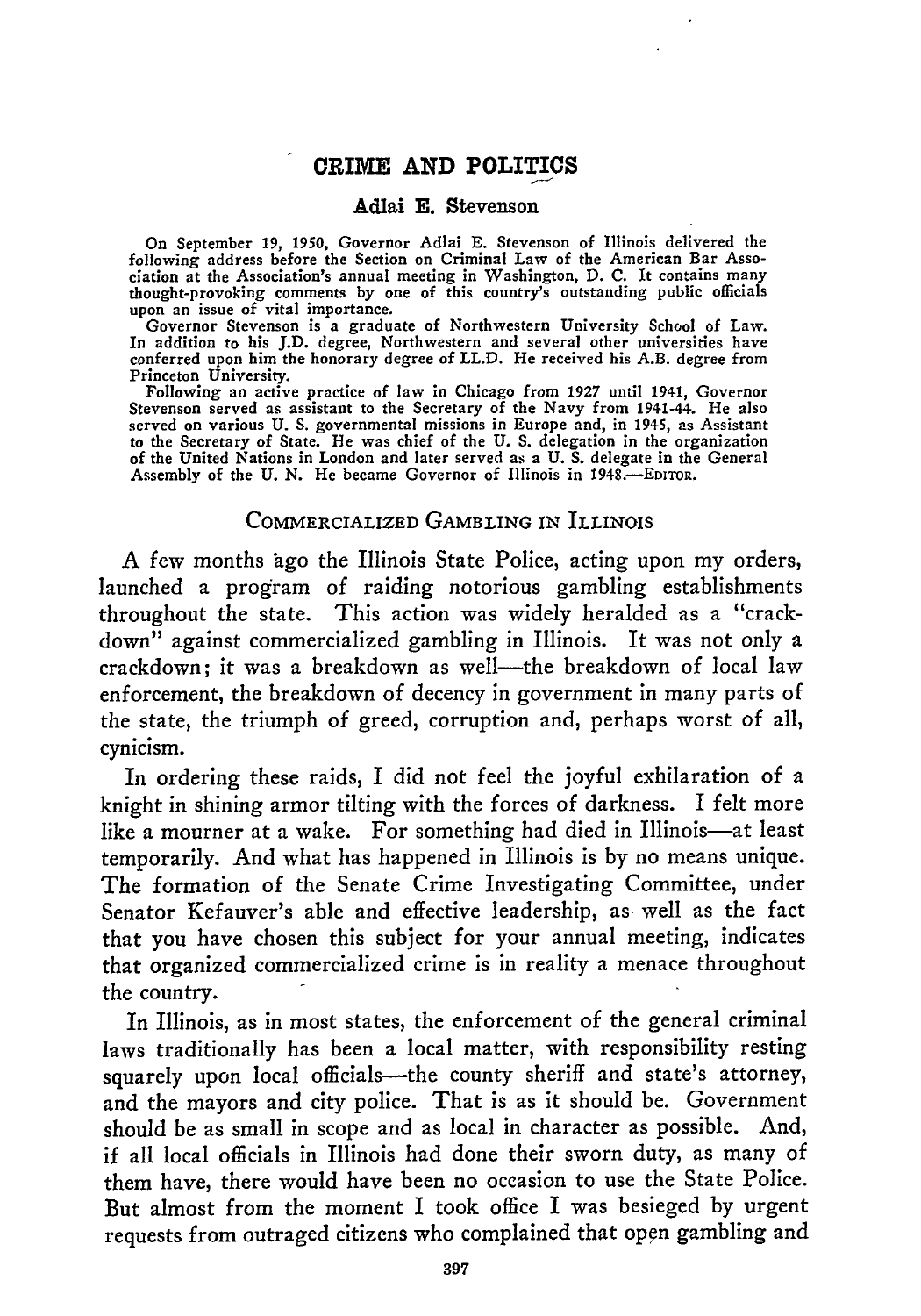other forms of vice were rampant in their communities, and that they could secure no action from local officials. I was reluctant to use the State Police, despite insistent demands. For over a year prior to the first raids, Attorney General Elliott and I attempted to stop commercialized gambling by several methods. We found direct talks with local officials of offending counties and personal persuasion the most effective method. The local authorities cooperated with us in many cases. In others we were successful only temporarily, or in part, or not at all, although on the whole, the results were reassuring, and commercialized gambling dried up in many counties. Some local officers, however, failed to act. Hence the raids by the State Police.

The evidence obtained by the State Police is turned over to local prosecuting authorities. They can no longer claim to be ignorant of the existence of organized gambling in their counties or that they have been unable to obtain evidence upon which to base a prosecution. The evidence is there. If these officers fail to do their duty now, they must answer to the people, and, if nothing happens, it is the people's own fault, because the people are stronger than the gamblers or any other criminal element.

# IMPROVEMENT OF LAw ENFORCEMENT

Our campaign against commercialized gambling has resulted in what the St. Louis Post Dispatch referred to recently as a "new kind of payoff"—the pay-off of success, of new and increased respect for law enforcement, the pay-off of the satisfaction which every decent citizen can take in the fact that commercialized gambling, with all of its poisonous effects upon the quality of local government, is at its lowest ebb in Illinois. As evidence of this change, the Collector of Internal Revenue for the central and southern Illinois counties reports that federal tax stamps for gambling devices have declined forty percent in one year.

Some people have urged that the State take over the enforcement of the criminal laws, and that the State Police should make wholesale raids and arrests. Apart from any constitutional and legal considerations involved, I have three objections to this, at least so far as our situation in Illinois is concerned. First, the state does not now have the resources to assume this responsibility. Our State Police force has its hands full patrolling the highways, enforcing traffic laws, and cracking down on overweight trucks-in other words, in performing the functions for which it was primarily intended. Second, the use of state officers to enforce the general criminal law when local officers are already charged with that responsibility would mean that the public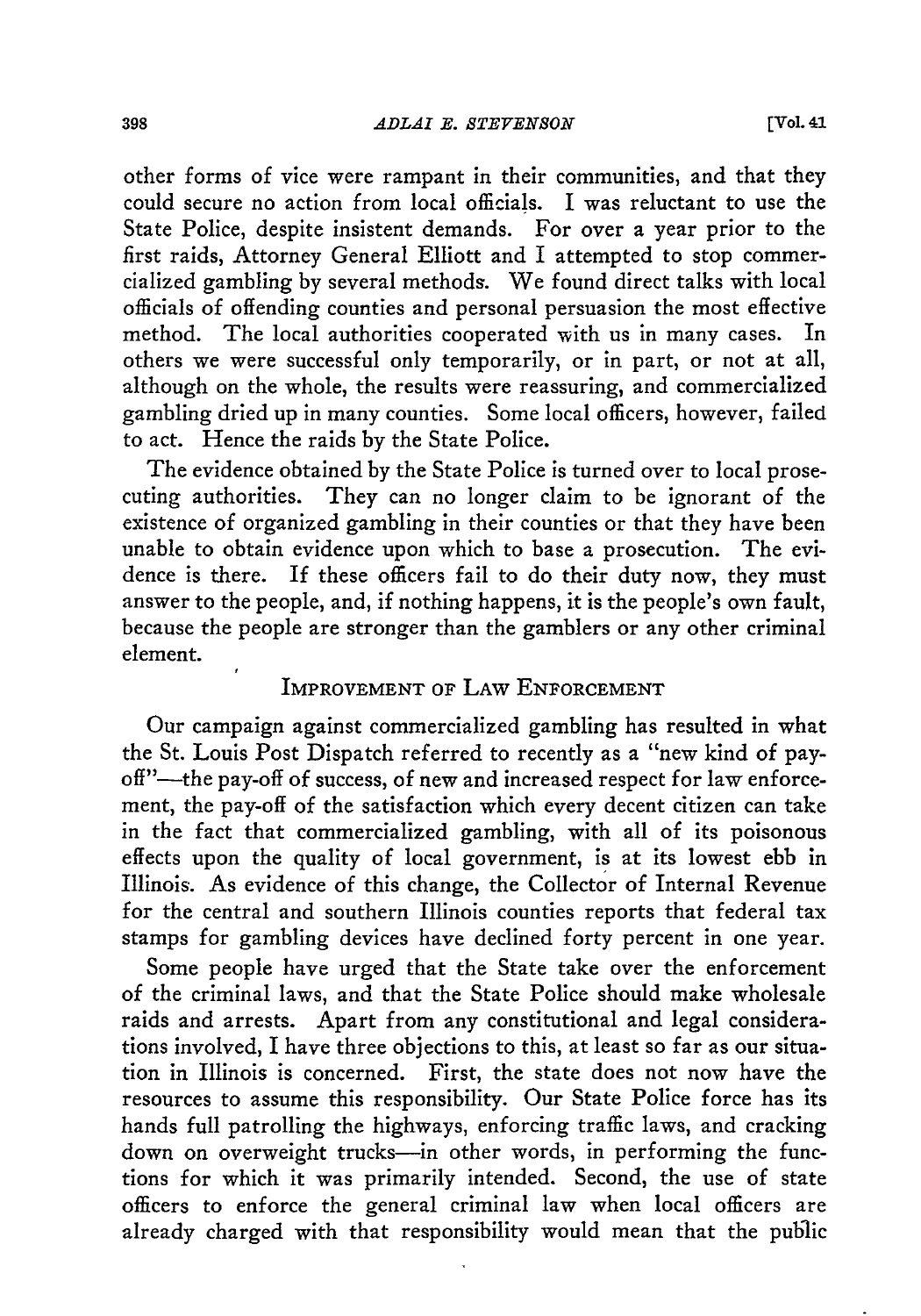would be paying for law enforcement twice-and this at a time when both state and local governments need more revenue, and the public is demanding economy in government. The third and most fundamental objection is that such a move would be one more step in the abdication of local governmental responsibility, one more example of the growing and dangerous tendency to look to higher levels of government for the solution of problems that could and should be solved closer to home.

For the state to take over local police powers seems to me a dangerous acknowledgment of the failure of local government. However, organized crime with its attendant corruption and corroding disrespect for law enforcement is even more dangerous, and, if local government cannot or will not meet the challenge, the people will demand and receive help from other levels of government, just as they have demanded and received other services which were not provided on the local level. But whatever our views as to who should enforce the laws, we are, I take it, all agreed that law enforcement can and must be improved.

What are some of the obstacles to better law enforcement, and what are some of the things that can be done to improve it? Securing better personnel is part of the answer, but only part.

Crime and politics must be divorced **I** Police forces, on whatever level of government, must be severed from partisan political control. In Illinois one of the first things I asked from the Legislature was the removal of the State Police from politics-and we now have a force which functions under a merit system. The old system was intolerably expensive and inefficient. Every time the Governor's office changed political complexion, virtually the whole police force of five hundred was discharged and a new one of the proper political faith recruited and trained, only to go out when the state changed its politics again. It is obvious that a man cannot be a good police officer and owe a greater measure of loyalty to his political sponsor than to his superior officer.

Safeguarding against political interference does not in itself guarantee a competent police force; the fact that a man is honest does not necessarily make him a good policeman. Amateur crime detectors cannot cope with the professional criminals of today. We need more police forces that are truly professional in the best sense of that term. Recruiting and training practices must be improved. We have made progress along these lines under our new merit system in Illinois, too, and hope to make more.

Our police must be paid adequate salaries-salaries that are not an invitation to graft and corruption. In many of our larger Illinois cities, policemen have not had a salary raise for several years, despite sky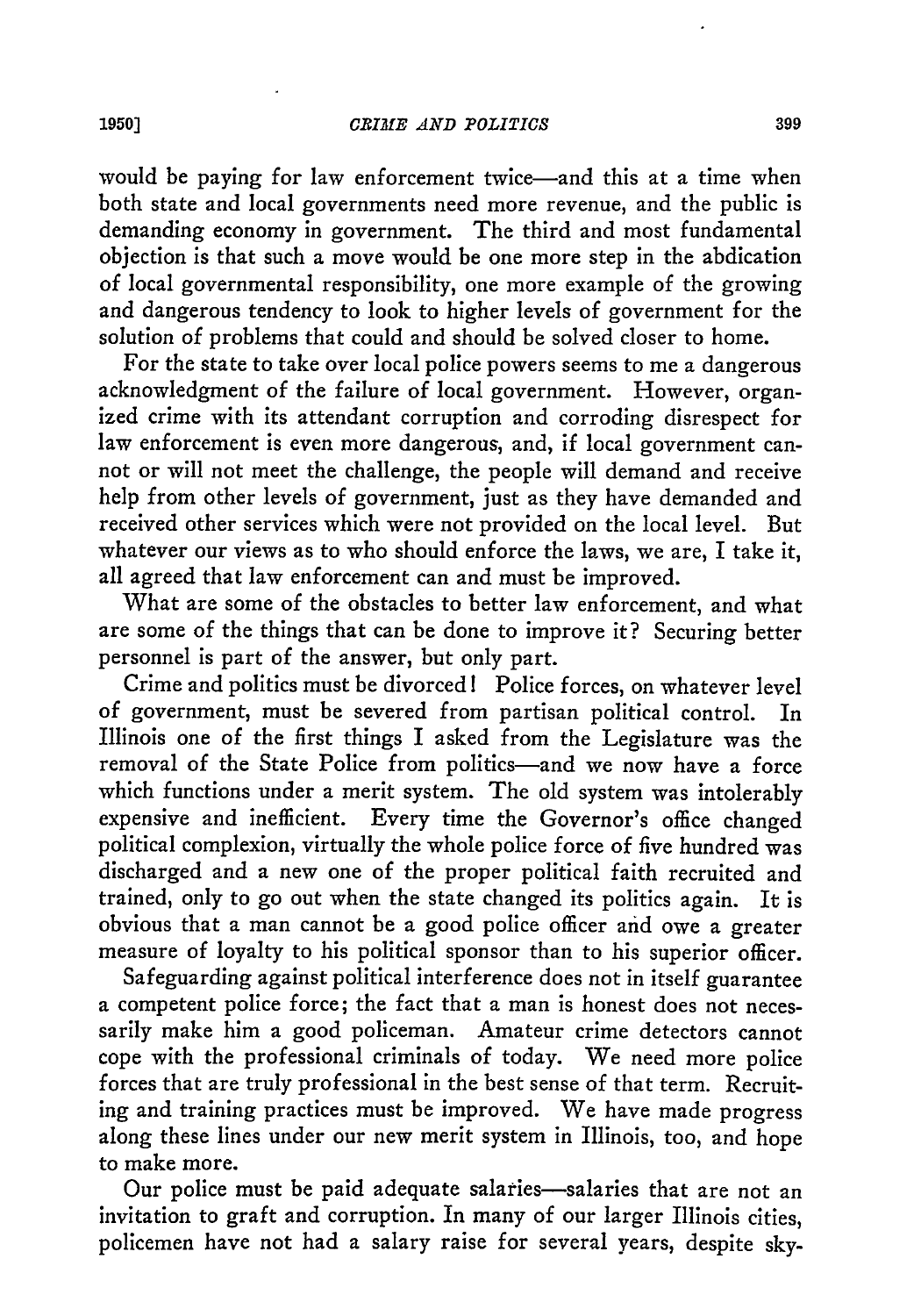rocketing living costs. Here again, this salary problem is tied up with the pressing need of local governments for more revenue, thus emphasizing the interdependence of so many of our governmental problems.

Another thing we can do to improve the quality of law enforcement is to re-examine our entire law enforcement structure. Obsolescence and duplication present formidable obstacles to efficient law enforcement, and diffusion of authority makes it difficult to fix responsibility. Where responsibility cannot be fixed, public opinion has no chance to operate effectively, and the democratic process is weakened.

The basic pattern-of our law enforcement structure is an inheritance from a bygone day. To this, some latter day accretions have been added more or less haphazardly. In some instances, state, county and municipal officers have overlapping or conflicting authority. The duties of the office of sheriff and constable, for example,—to say nothing of the coroner-have been largely inherited from medieval England. Some law enforcement officers are so burdened with other unrelated duties that they can give only a fraction of their time to the apprehension or prosecution of criminals. They are, at best, only part-time law enforcement officers. Some elective offices have constitutional or statutory restrictions as to succession, making it impossible for them to be manned by professional career men. I do not say that all of these things are necessarily bad, but I do say that they need to be constantly re-examined in the light of present day conditions.

This problem of obsolescence and duplication is not peculiar to our law enforcement machinery. It is a problem of government generally, and the Hoover Commission report, followed by the formation of "little Hoover commissions" in approximately one-half of our states, shows that the public is acutely aware of the general problem. There should be similar studies with a view to improving our law enforcement machinery. Of course, there have been studies like that in the past, and I am not unmindful of the invaluable work that the organized bar is constantly doing to improve the administration of criminal justice. But there is need for a larger, more comprehensive study, and the problem must somehow or other be dramatized for the public.

Among the questions to which answers should be sought are these: What should be the respective roles of state and local governments in law enforcement? What controls, if any, should the state have over local law enforcement officers? Should these controls be direct or indirect? In Illinois, for example, the state's attorney is a county officer, but he is charged with prosecuting violators of state laws, and he receives part of his salary from the state treasury. Yet no state officer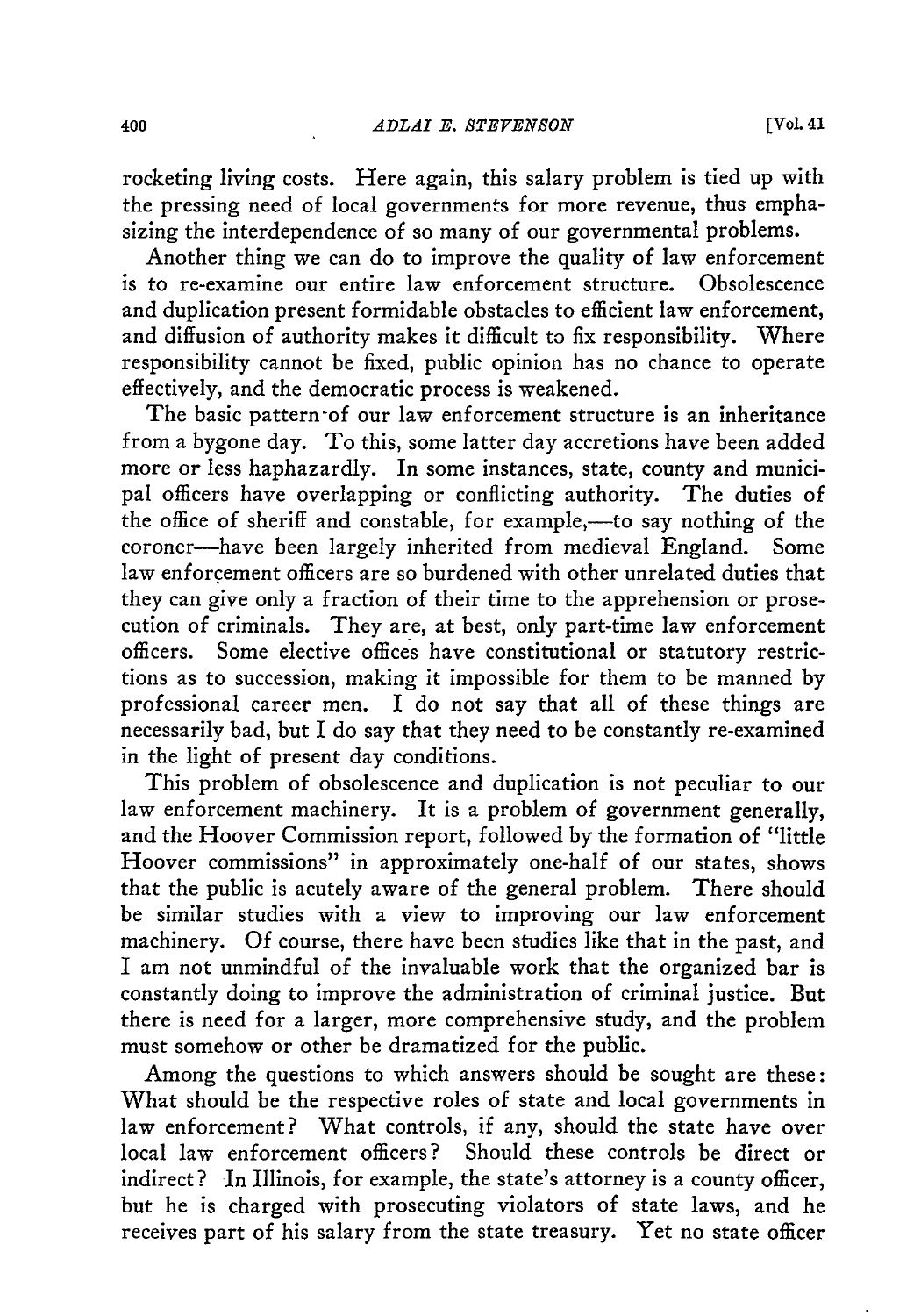exercises any control over him. In some states, although not in my own, the Governor may remove any local law enforcement officer who fails to do his duty; and this has proved to be a most potent instrument for improving local law enforcement. Given some such power, I have little doubt that commercial gambling could be quickly and inexpensively ended in Illinois for keeps.

There is another means for securing good law enforcement which appears to me to have been too little used—and that is the weapon of disbarment. In Illinois, for example, I should say that it represents as effective an instrument as we have for disciplining attorneys who hold law enforcement positions. This is, of course, an area where the organized bar can be of the greatest help, and I was greatly interested in the action of the Illinois State Bar Association a few months ago in filing disbarment proceedings against the state's attorney of a county where organized gambling had been permitted to flourish under a cynical system of periodic fines. I know of no duty more clearly comprehended within our obligations as members of this profession than to live up to our oaths of office when we occupy public posts with law enforcement responsibilities.

What federal laws should be enacted in aid of state laws? Parenthetically, I am gratified that Congress seems disposed to close the channels of interstate commerce to slot machines and racing information.

To what extent should the functions of investigating and prosecuting be separated? In some states, the prosecuting attorney prosecutes only upon complaint. In other states, he is expected to take the initiative in discovering violations of the law. And in many localities the public insists that he conduct investigations but refuses to allow his office to have any investigators. The result is that the average prosecuting attorney must rely for his evidence upon a police force over whose activities he has little, if any, direction.

Combining the functions of investigation and prosecution in one officer may possibly lead to abuses, but this division of authority makes it easy to escape responsibility and encourages "buck passing." We have some counties in Illinois, for example, where the bi-partisan approach has been used with singularly devastating effect. The managers of the two parties, in collaboration with the gamblers, see to it that there is always a Republican sheriff and a Democratic state's attorney, or vice versa, with the result that the citizen who wants action is told by the one that it is the responsibility of the other, and is shunted back and forth between them to no purpose whatsoever.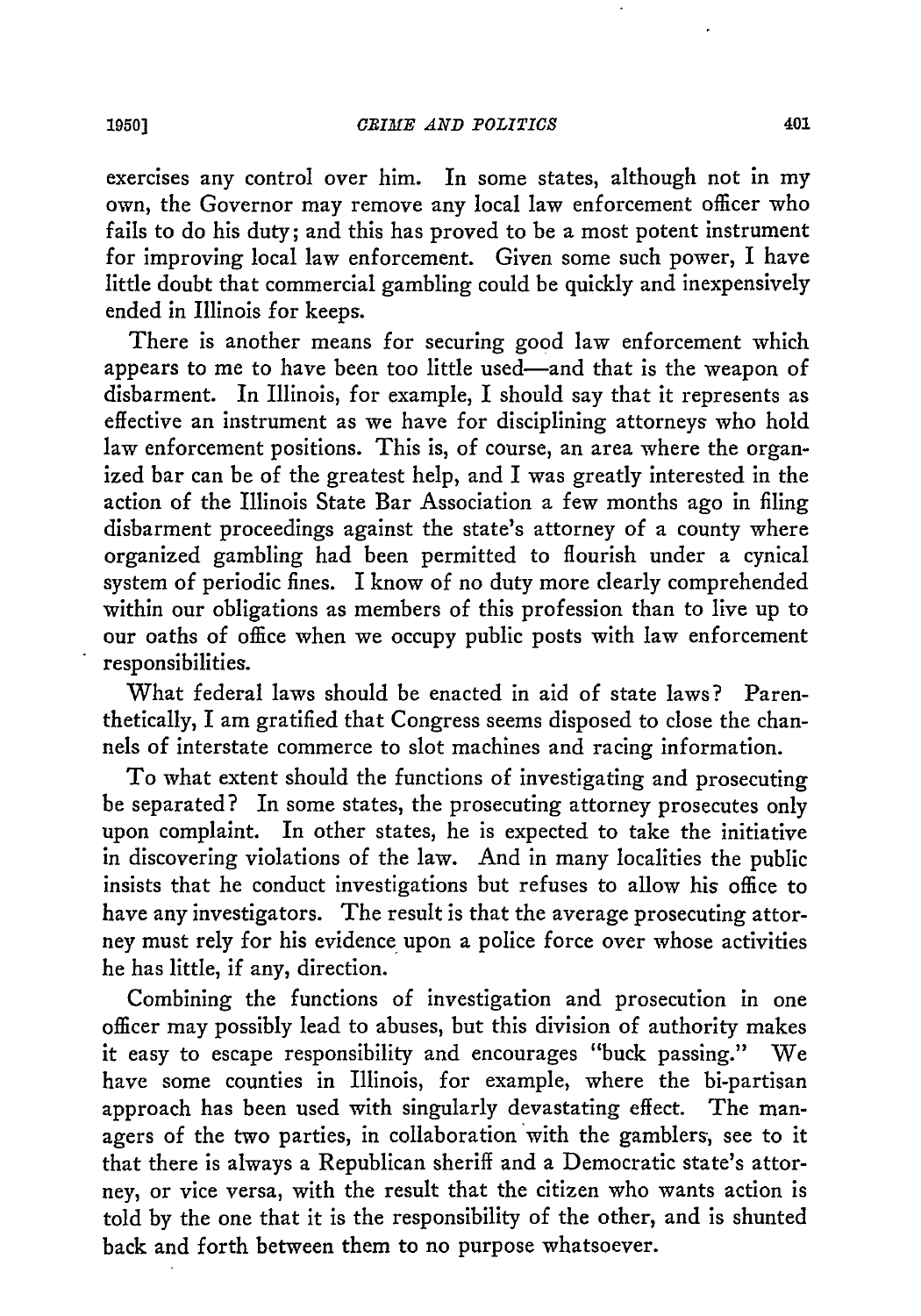#### *ADLAI E. STEVENSON*

## THE **PLAGUE** OF CYNICISM

These are only a few of the questions which are worth considering. In a sense, however, they are secondary and superficial, for the greatest obstacles to effective law enforcement are public indifference and cynicism. The greatest menace of organized crime is not the crime itself nor the criminal. The greatest menace is that the public will come to accept organized crime as something inevitable, as a necessary part of our social system.

Cynicism toward law enforcement is as old as government itself. When Solon was writing the laws of Athens, he was told that laws were like spiders' webs and would only entangle the poor and the weak, while the rich and powerful would easily break through them. This attitude toward law enforcement has persisted throughout the ages and, unfortunately, has not always been without some justification. In a democracy, however, there is no justification for such helpless cynicism. Nor is there any use to place the entire blame for crime and lax law enforcement upon a real or supposed alliance between criminals and politicians and to assume that the members of the public are helpless bystanders. Organized crime cannot thrive without the active support of many elements of the community, nor without the passive support of many more elements. The respectable businessman who falls for the myth that a wide-open town is good for business is just as effective an accomplice of the criminal as is the politician who seeks to win friends by influencing people. The solid citizen who thinks that illegal slot machines are just fine for his country club but bad for the corner saloon does not realize what difficulties he is making for the persons he has elected to enforce the laws.

Of the 2,700 gambling machines presently registered for federal tax purposes in 76 Illinois counties, only 800—less than one-third—are in taverns and other public places. The other 1,900 are in the country clubs, the fraternal organizations, the veterans' clubs, the Army posts and other places with which we do not customarily associate law violation, organized or unorganized. Consider the effect on the public mind, and the vexatious problem of law enforcement, through this wholesale violation of the law by the most responsible elements of our communities.

While we are on the subject of "organized crime," let me say that one of the most disheartening things that I have encountered is what might be termed "unorganized crime." One example of this which we have had to battle incessantly and expensively in Illinois is the persistent and flagrant violation of our very liberal laws regulating maximum truck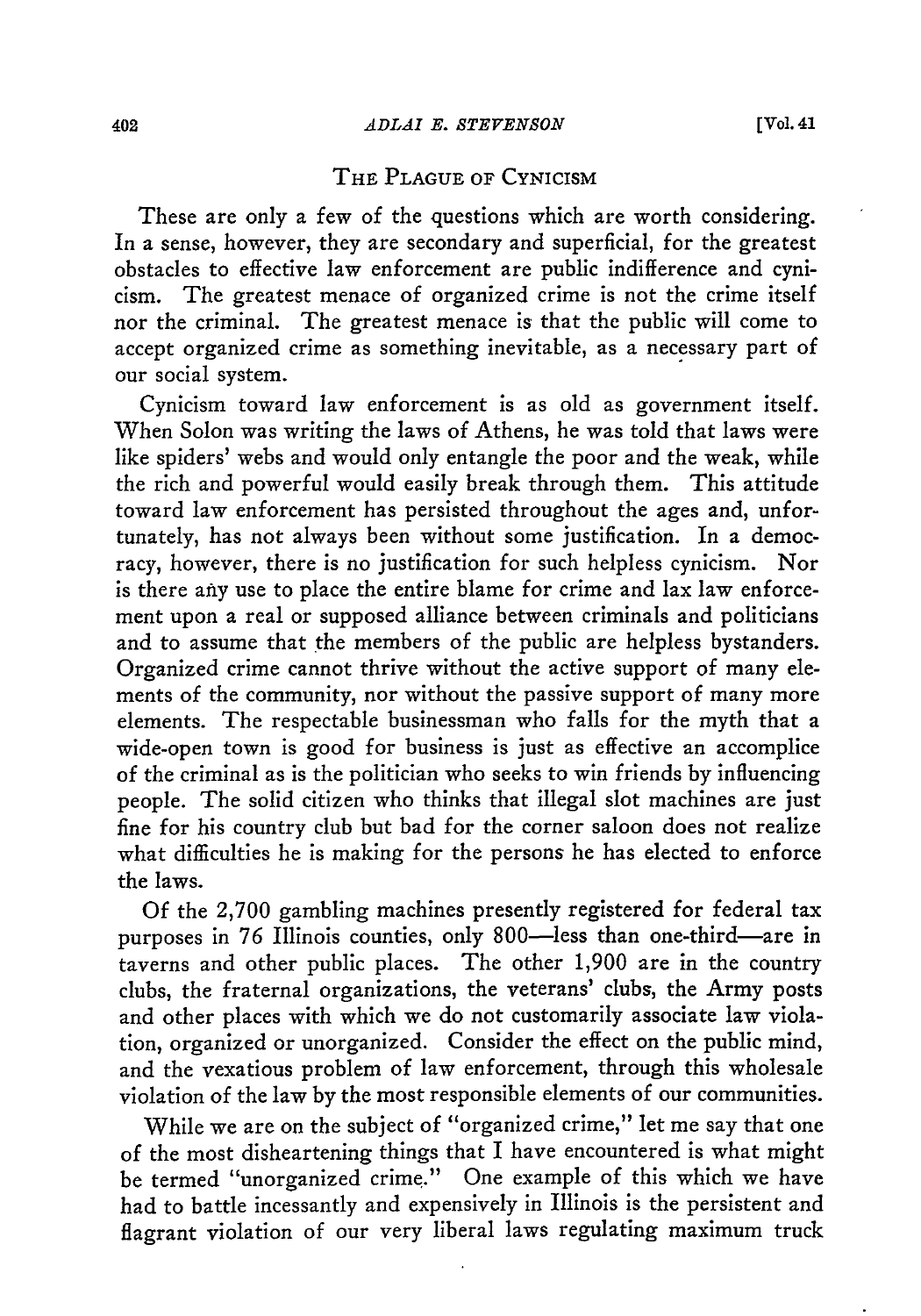weights on our highways. It appears, I can only conclude, that at least some otherwise reputable businessmen prefer to overload their trucks and pay the occasional and meager fines when they are caught because it pays.

To what point, I inquire, does violation of the laws have to go, or what character does it have to take, before it achieves the status of "organized crime ?" I have a feeling that this category has been a little too exclusive.

The phrase "organized crime" has, in the ears of the average citizen, a horrendous ring and conjures up visions of masked men with tommy guns, bank robberies, murders and similar high and unspeakable crimes. Our average citizen also feels, probably as a result of this lurid conception, that organized crime does not touch him very closely and is something that can safely be left to the F.B.I. Senator Kefauver would, I am sure, be very quick to join me in my assurance to you that this is a highly mistaken concept.- The most powerful and affluent in the world of organized crime operate in much more prosaic fields and in much less dramatic ways. They move where the money is, and this too often seems to be in such twilight zones as that of gambling where there are prohibitory laws on the books but no unanimity of moral conviction. The happy hunting ground of organized crime is in the area where too many people are disposed to participate in the breaking of a law. What these people seem not to realize is that the law cannot be broken without the connivance of elected officials, and that open and long-continued violation inevitably means that there is corruption—a pay-off in some form or another. And corruption is a cancer which cannot be confineda public official who has gotten in on the take for one purpose has become a captive and his usefulness as a public servant is largely at an end.

I am new in politics, but I happen to believe in the value and importance of partisan political organization. I think that strong and healthy political parties are essential to our democracy, and I think also that a broader and more active participation in them **by** all good citizens is one of our greatest needs. But I can understand the discouragement and despair which assails those who find their own party machinery dominated **by** those who can fight with the aid of money supplied **by** the gamblers-who can, if you please, buy up all the billboards, bribe or bid highest for the services of election workers, and do all the other seemingly trivial but **highly** practical things which can snuff out the hopes of decent people in politics.

These are some of the facts of life about the menace of organized crime in a democracy. These are the reasons why the dropping of a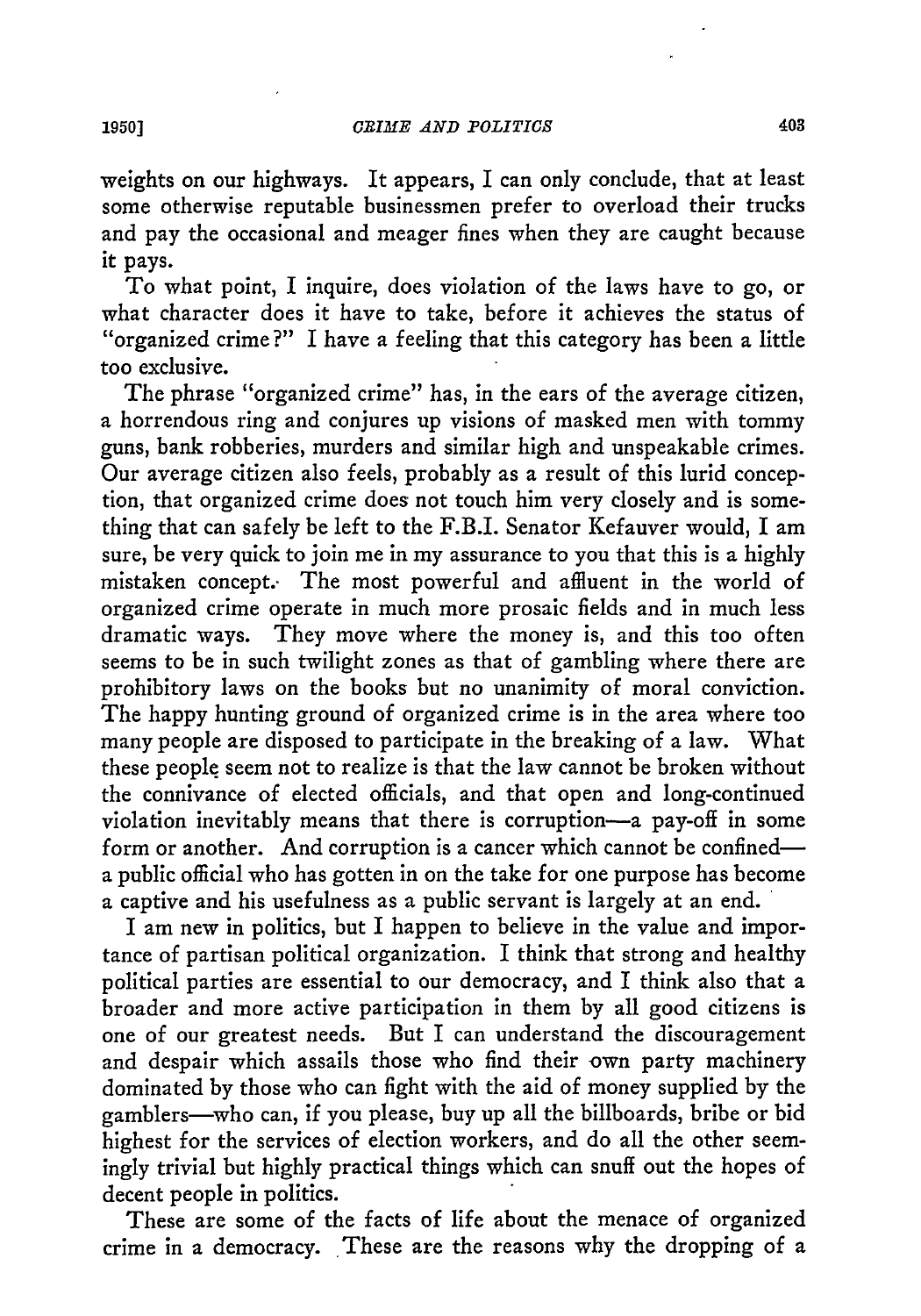fifty-cent piece in a slot machine is too often not merely a matter between you and your own conscience or budget. This is why a double standard of law observance is no more feasible in the gambling field than it is in that of burglary.

Law enforcement doesn't exist in a vacuum, and it can't be considered in isolation. The crisis in law enforcement is but one aspect of the crisis of representative government. Good government is indivisible. You can't expect good government in other departments along with dishonest or ineffective law enforcement, and you can't have effective law enforcement without honest, efficient, responsible government all down the line. And I suspect the major problem of our age is whether or not we have enough citizens who are willing to labor unceasingly to achieve good government. Wherever law enforcement continues lax over an extended period of time, it is so only because a large segment of the population does not want effective law enforcement, at least not badly enough to labor for good government as diligently as those who want bad government labor for it.

We speak glibly of the necessity for ending the alliance between crime and politics. But so long as the support of the lawless element of the community is reckoned a more potent political asset than the support of the people who are willing to labor for effective law enforcement, this alliance will be a constant threat.

One of the most disheartening things that any conscientious official has to face is the lethargy and apathy on the part of most of the public. The malicious criticism that is leveled against us does not hurt so much. We have come to expect that. Every man in public life knows that his words and deeds will be twisted by knaves to make a snare for fools. The truly disheartening thing is that so many people-people who are neither knaves nor fools--just do not have enough interest, enough sense of civic responsibility, to take the trouble to make their government work better.

The ultimate answer to the menace of organized crime and to the problem of lax law enforcement is public opinion. And, above all, it must be continuously active. Too often public opinion is a sleeping giant. We have already had too many cycles of reform and relapse, too many moral crusades followed by business as usual. Just as our nation can no longer withdraw into an isolationist shell until some Pearl Harbor stirs us to vigorous action, so we can no longer afford to postpone effective law enforcement until lawlessness becomes a national scandal.